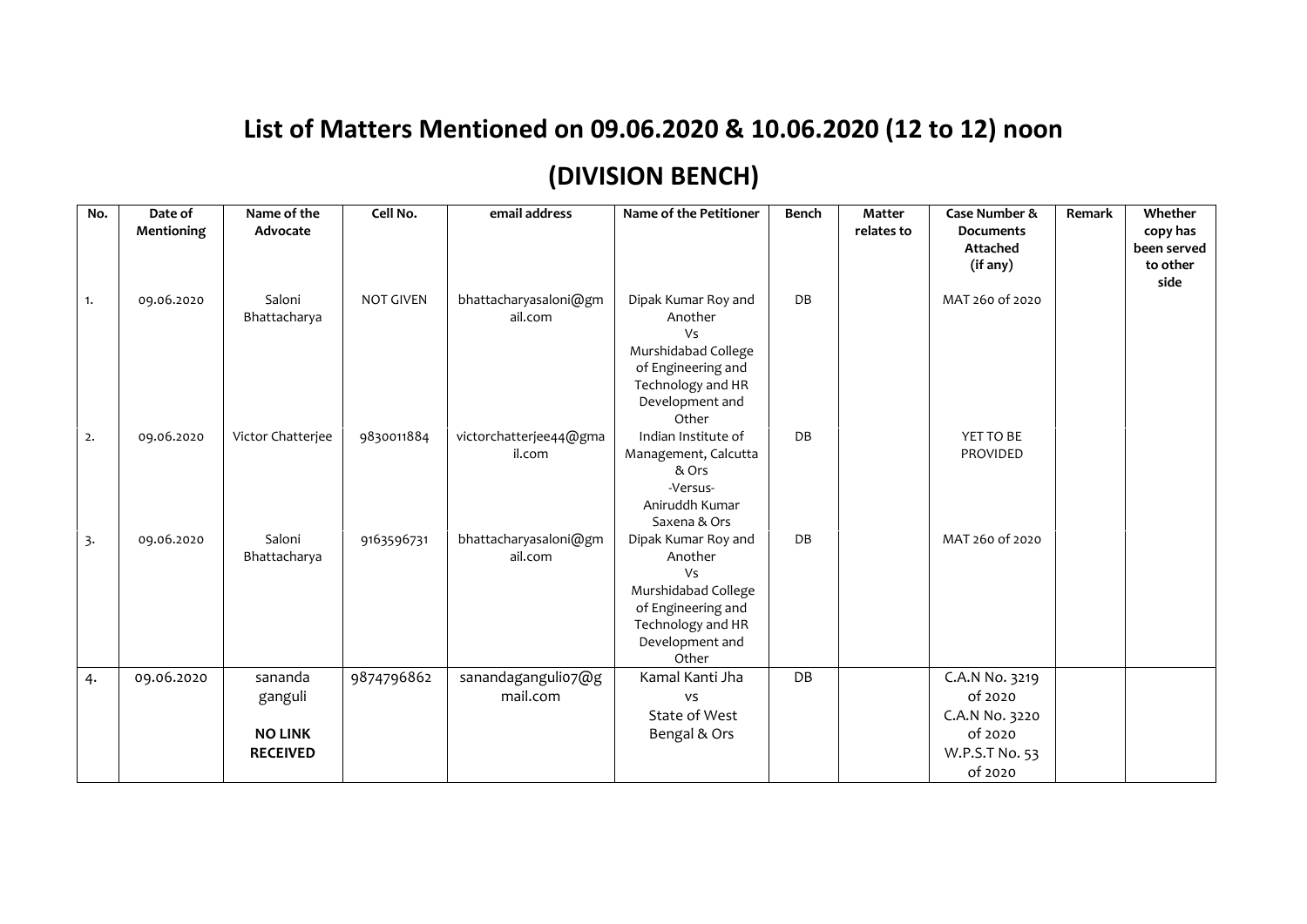| 5.  | 09.06.2020 | Paritosh Sinha         | 9831027497               | paritoshsinhaadvocate<br>@sinhaco.com                            | RASHMI METALIKS<br>LIMITED<br>VS.<br>UNION OF INDIA &<br><b>OTHERS</b>                                 | DB | MAT OF 2020;<br>W.P. No. 23030<br>(W) of 2017                                                                  |
|-----|------------|------------------------|--------------------------|------------------------------------------------------------------|--------------------------------------------------------------------------------------------------------|----|----------------------------------------------------------------------------------------------------------------|
| 6.  | 09.06.2020 | Hareram Singh          | 8444944332               | hareramsingh.singh@<br>hotmail.com                               | <b>CAUSE TITLE:-</b><br><b>DEBJANI</b><br>MUKHERJEE<br>VS<br><b>CENTRAL BUREAU</b><br>OF INVESTIGATION | DB | C.R.M. No. 1903<br>of 2020                                                                                     |
| 7.  | 10.06.2020 | SandipMandal           | 9874192999<br>9933820927 | sandipmandal624@g<br>mail.com                                    | Sanat Kumar Baidya<br><b>VS</b><br>The State of West<br>Bengal & Ors                                   | DB | C.R.A.N No. of<br>2020 in<br>connection with<br>C.R.A.N No.<br>1479 of 2020<br>And<br>C.R.M No.3088<br>of 2020 |
| 8.  | 10.06.2020 | shibaji kumar<br>das   | 9830271526               | skrd31@gmail.com                                                 | Nabhendu @<br>Nabendu @ Debu<br>Mishra<br>- Versus-<br>State of West<br>Bengal                         | DB | C.R.M.No.1939<br>Of 2020                                                                                       |
| 9.  | 10.062020  | prantick ghosh         | 98300843717<br>003053811 | prantick.ghosh76@gm<br>ail.com                                   | Abdus Sattar<br>Mondal @ Sattar<br>Vs.<br>State of West<br>Bengal                                      | DB | YET TO BE<br>NUMBERED                                                                                          |
| 10. | 10.06.2020 | Saloni<br>Bhattacharya | 9163596731               | bhattacharyasaloni@g<br>mail.com<br>ahammedsamimo9@g<br>mail.com | Dipak Kumar Roy<br>and Another<br>Vs<br>Murshidabad<br>College of<br>Engineering and                   | DB | MAT 260 of<br>2020                                                                                             |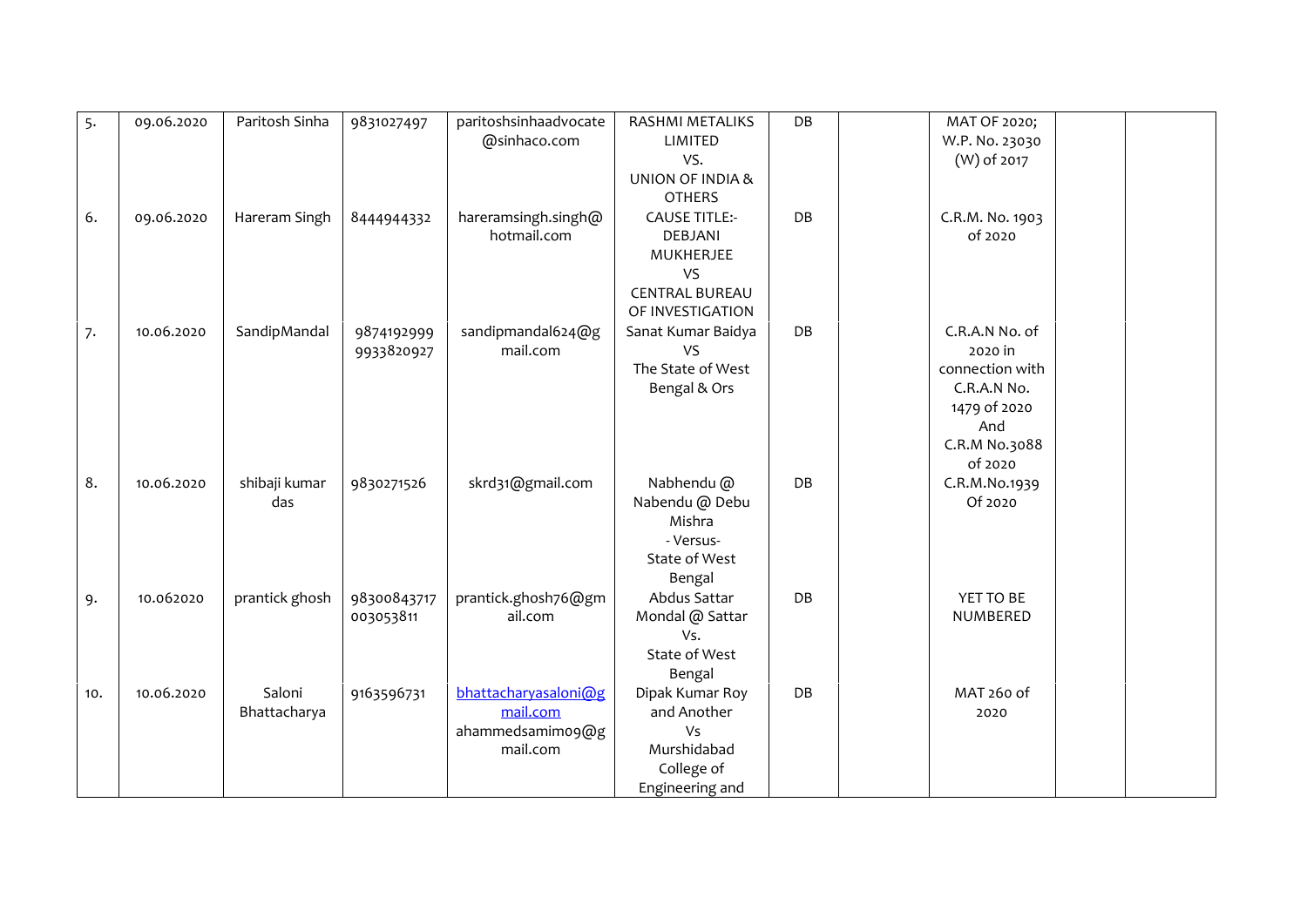| 11.<br>12. | 10.06.2020<br>10.06.2020 | Sourav Guha<br>Manoj Paul<br>PETITIONER IN<br>PERSON | 80174680129<br>038150257<br>6282783993<br>9679595549 | guha210@gmail.com<br>manojpauliitb@gmail.<br>com | Technology and HR<br>Development and<br>Other<br>Jayanta Kumar Sinha<br>Vs.<br>The State of West<br>Bengal<br>Manoj Paul<br>Vs.<br>A & N Admn | DB<br>DB | YET TO BE<br>NUMBERED<br>TO BE<br>NUMBERED                   |  |
|------------|--------------------------|------------------------------------------------------|------------------------------------------------------|--------------------------------------------------|-----------------------------------------------------------------------------------------------------------------------------------------------|----------|--------------------------------------------------------------|--|
| 13.        | 10.06.2020               | Amit Kumar<br>Nag                                    | 9830951404                                           | amit.nag@aquilaw.co<br>m                         | Sanjay Kumar<br>$-Vs$ .<br>Union of India &<br>Ors.                                                                                           | DB       | C.A.N. 3059 of<br>2020<br>ln<br>W.P. No. 3025<br>(W) of 2020 |  |
| 14.        | 10.06.2020               | Manoj Paul<br>PETITIONER IN<br>PERSON                | 6282783993<br>9679595549                             | manojpauliitb@gmail.<br>com                      | Manoj Paul<br>Vs.<br>A & N Admn                                                                                                               | DB       | TO BE<br>NUMBERED                                            |  |
| 15.        | 10.06.2020               | Sakti Pada Jana                                      | <b>NOT GIVEN</b>                                     | saktijana.adv@gmail.c<br>om                      | The State of West<br>Bengal & Ors.<br>- Versus -<br>Manika Dhara (Pal)                                                                        | DB       | MAT No. 419 of<br>2018<br>With<br>CAN No. 3068<br>OF 2020    |  |
| 16.        | 10.06.2020               | Manoj Paul<br>PETITIONER IN<br><b>PERSON</b>         | 6282783993<br>9679595549                             | manojpauliitb@gmail.<br>com                      | Manoj Paul<br>Vs.<br>A & N Admn                                                                                                               | DB       | TO BE<br>NUMBERED                                            |  |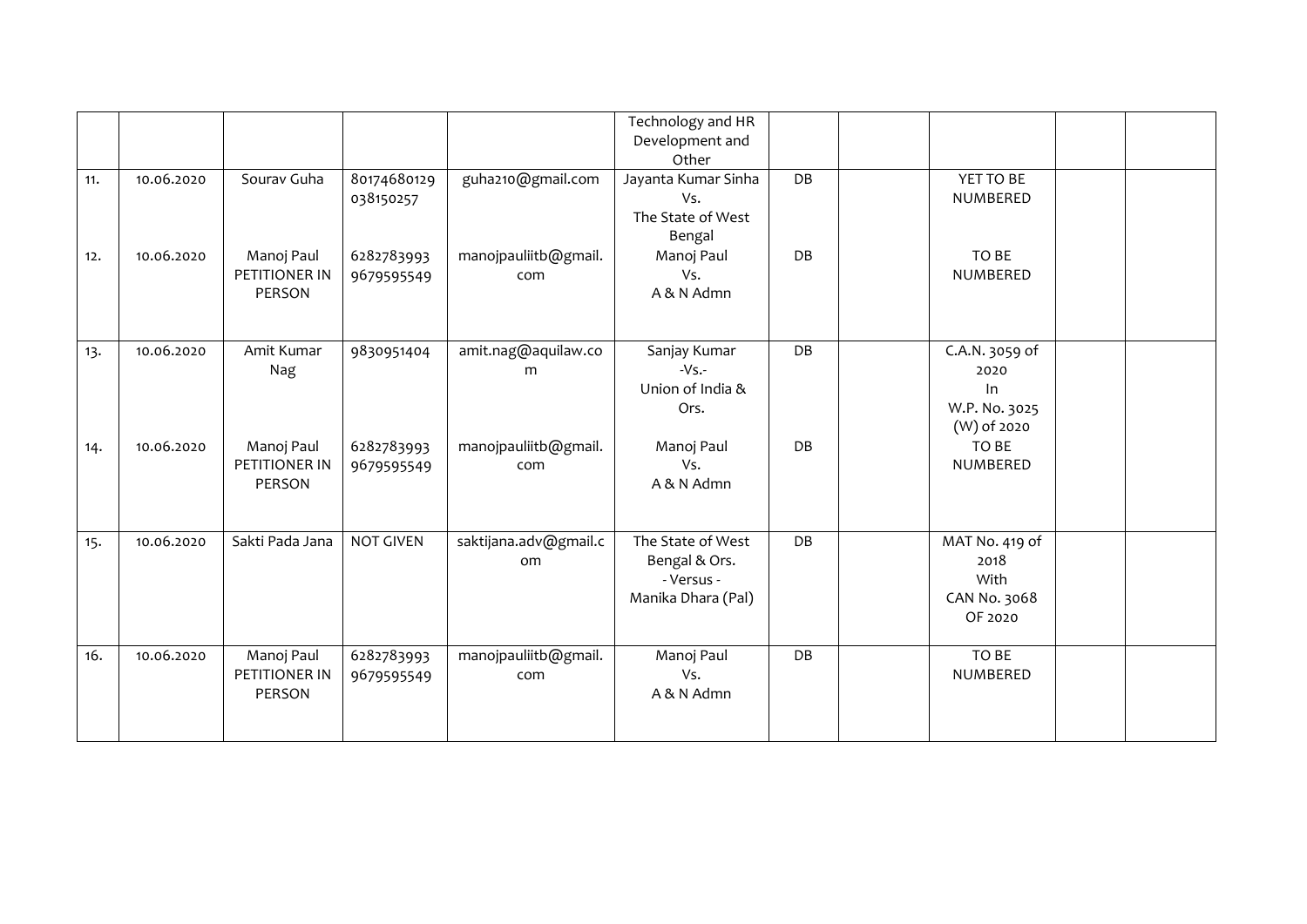| 17. | 10.06.2020 | Sakti Pada Jana                       | <b>NOT GIVEN</b>         | saktijana.adv@gmail.c<br><sub>om</sub> | The State of West<br>Bengal & Ors.<br>- Versus -<br>Kalyan Kishore<br>Pradhan      | DB | MAT No. 417 of<br>2018<br>With<br>CAN No. 3067<br>OF 2020 |
|-----|------------|---------------------------------------|--------------------------|----------------------------------------|------------------------------------------------------------------------------------|----|-----------------------------------------------------------|
| 18. | 10.06.2020 | Manoj Paul<br>PETITIONER IN<br>PERSON | 6282783993<br>9679595549 | manojpauliitb@gmail.<br>com            | Manoj Paul<br>Vs.<br>A & N Admn                                                    | DB | TO BE<br>NUMBERED                                         |
| 19. | 10.06.2020 | Manoj Paul<br>PETITIONER IN<br>PERSON | 6282783993<br>9679595549 | manojpauliitb@gmail.<br>com            | Manoj Paul<br>Vs.<br>A & N Admn                                                    | DB | TO BE<br>NUMBERED                                         |
| 20. | 10.06.2020 | <b>PRATYUSH</b><br>PATWARI            | 9831283208               | patwariandassociates<br>@gmail.com     | Pratyush Patwari<br>-versus-<br>The State of West<br>Bengal & Anr.                 | DB | W.P. No. 5378<br>(W) of 2020                              |
| 21. | 10.06.2020 | suryaneel das                         | 8946889795<br>8902268134 | suryaneeld@gmail.co<br>m               | Reba Sharma<br>v.<br>State of West<br>Bengal                                       | DB | W.P. No.<br>5528(W) of 2020                               |
| 22. | 10.06.2020 | <b>RATUL DAS</b>                      | 9831457003<br>8820309590 | ratuldas.adv@hotmail.<br>com           | <b>SUCHITRA KIRTANIA</b><br><b>VERSUS</b><br><b>STATE OF WEST</b><br><b>BENGAL</b> | DB |                                                           |
| 23. | 10.06.2020 | Paritosh Sinha                        | 9831027497<br>9836111231 | paritoshsinhaadvocate<br>@sinhaco.com  | Rashmi Metaliks<br>Limited<br>Vs.<br>Union of India & Ors.                         | DB | W.P. No. 23030<br>(W) of 2017                             |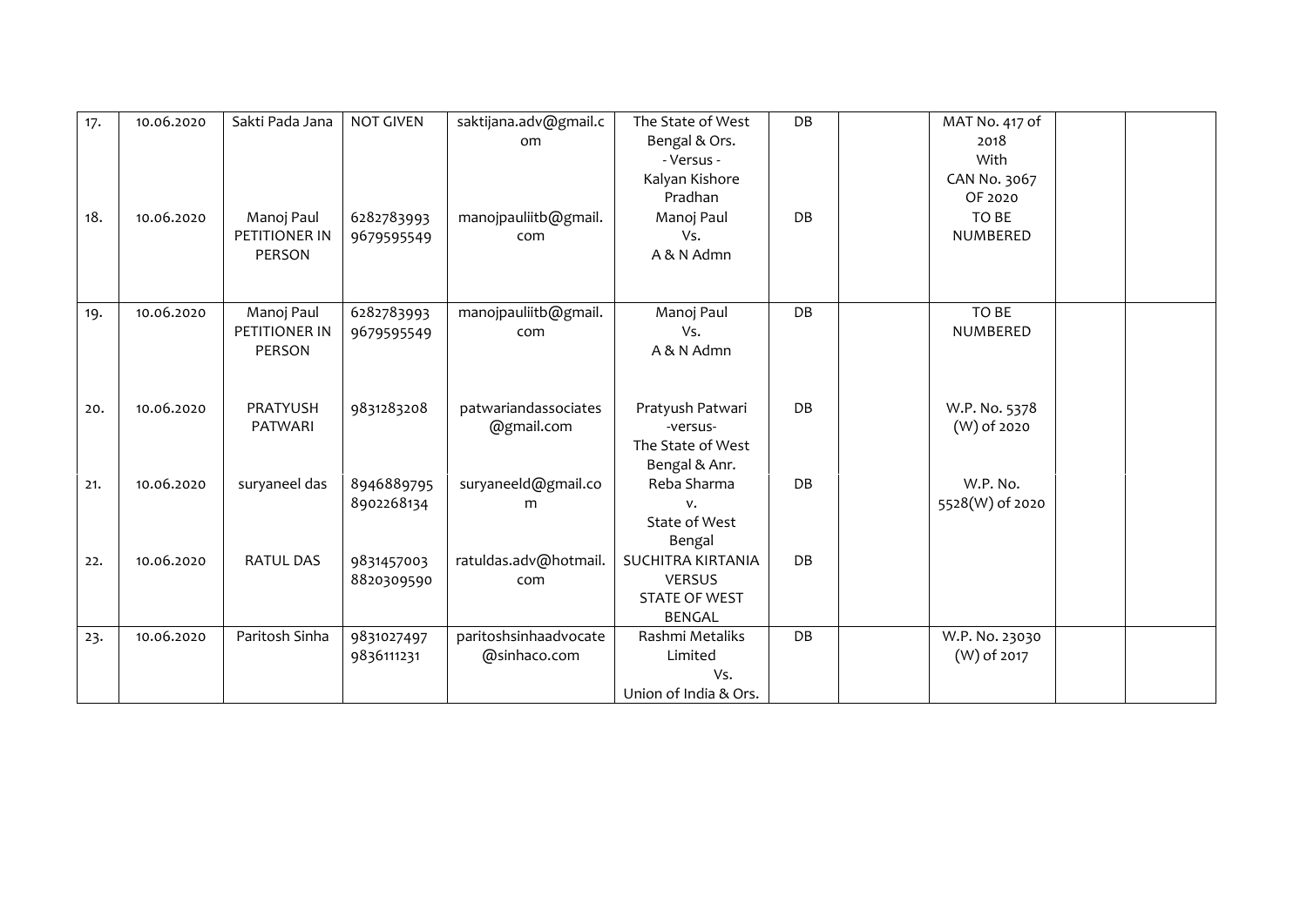| 24. | 10.06.2020 | SHRABONI<br>SARKAR   | <b>NOT GIVEN</b>           | sbtaxcon@gmail.com                   | Sagarthana Primary<br>Co-Operative<br>Marketing<br>Society Ltd & Anr.<br>Vs<br>The State of West<br>Bengal & Ors. | DB | FMA 860 of<br>2020<br>CAN No. 4636 of<br>2019 |
|-----|------------|----------------------|----------------------------|--------------------------------------|-------------------------------------------------------------------------------------------------------------------|----|-----------------------------------------------|
| 25. | 10.06.2020 | SHRABONI<br>SARKAR   | <b>NOT GIVEN</b>           | sbtaxcon@gmail.com                   | Dhaspara SKUS Pvt.<br>LTD.<br>Vs<br>The State of West<br>Bengal & Ors.                                            | DB | FMA 861 of 2020<br>CAN No. 4637 of<br>2019    |
| 26. | 10.06.2020 | Subhrangsu<br>Panda  | 9903826338,<br>9433459602  | spanda11282@gmail.c<br><sub>om</sub> | Subrata Mondal<br>$-V$ -<br>The state of West<br>Bengal Borg,                                                     | DB | WP 3892 (w) of<br>2020                        |
| 27. | 10.06.2020 | Sourav<br>Chatterjee | 98300-17975<br>98310-47975 | sourav1979@hotmail.c<br>om           | HALSANA IDRIS @<br><b>IDRIS &amp; ANR</b><br>Vs.<br>State of West<br>Bengal                                       | DB | CRM 3847/2020                                 |
|     |            |                      |                            |                                      | AHIDUL HALSANA<br>@ ROHIDUL<br><b>HALSANA &amp; ANR</b><br>Vs.<br>State of West<br>Bengal                         |    | CRM 2780/2020                                 |
| 28. | 10.06.2020 | Subhrangsu<br>Panda  | 9903826338,<br>9433459602  | spanda11282@gmail.c<br>om            | Subrata Mondal<br>$-V$ -<br>The state of West<br>Bengal Borg,                                                     | DB | WP 3892 (w) of<br>2020                        |
| 29. | 10.062020  | sananda<br>ganguli   | 9874796862                 | sanandagangulio7@g<br>mail.com       | Kaushik Mitra<br>Vs<br>Ipsita Mitra (Roy)                                                                         | DB | TO BE<br>NUMBERED                             |